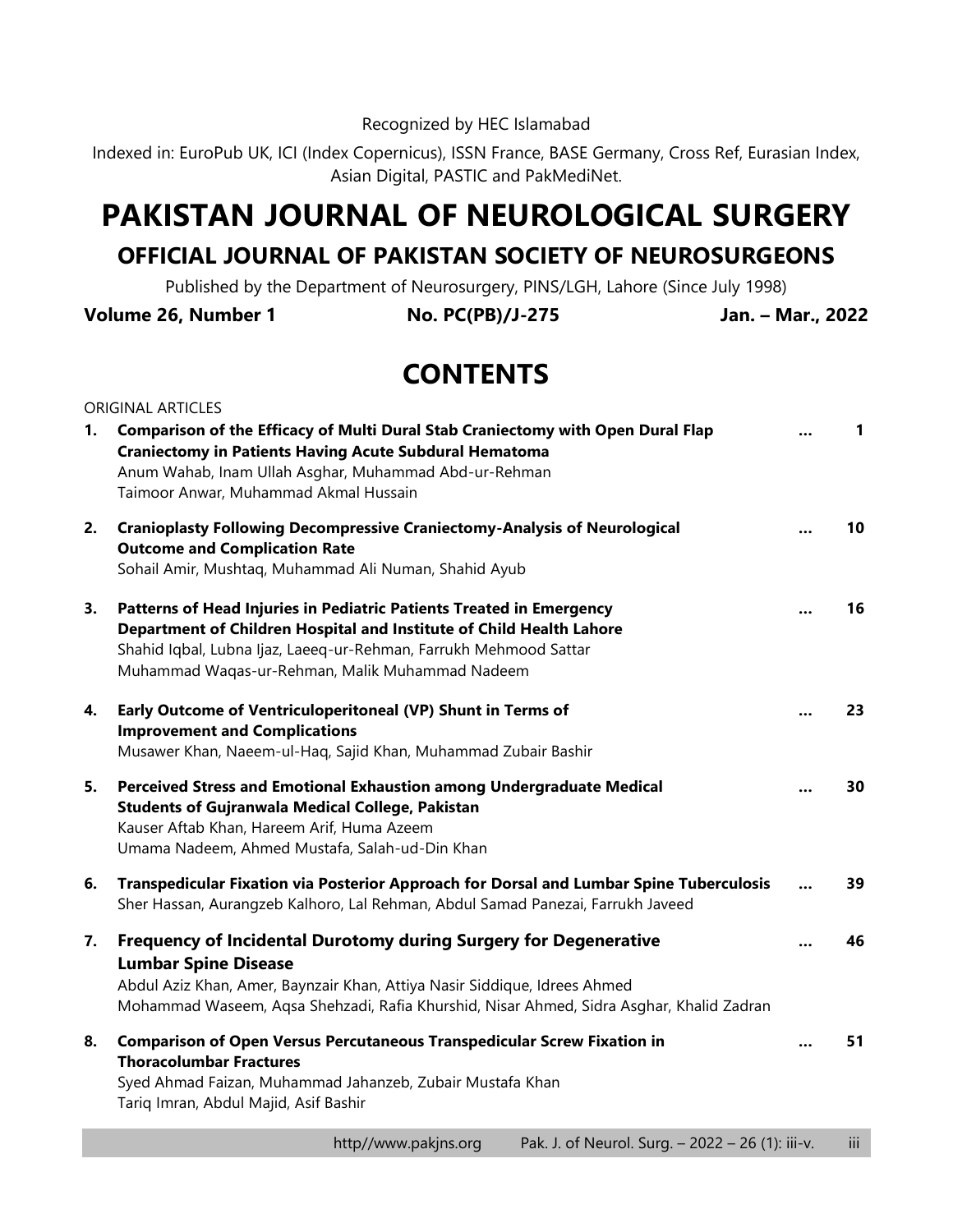| 9. | Results of Resection of Giant Pituitary Adenomas through Endoscopic Endonasal Approach<br>Zubair Mustafa Khan, Hannan Tayyab, Syed Ahmad Faizan, Sumaira Kiran, Aqeel Natt, Asif Bashir                                                          | 59  |
|----|--------------------------------------------------------------------------------------------------------------------------------------------------------------------------------------------------------------------------------------------------|-----|
|    | 10. The Frequency of Low Serum Cortisol Level in Acute Traumatic Brain Injury<br>Abdul Aziz Khan, Saad Sultan, Baynazir Khan, Attiya Nasir Siddique, Aqsa Shehzadi<br>Rafia Khurshid, Mohammad Waseem, Idrees Ahmad, Sidra Asghar, Khalid Zadran | 68  |
|    | 11. Management Options of Post Traumatic Cerebrospinal Fluid Rhinorrhea<br>Muhammad Shahid Smaija, Noor Fatima, Luqman Shahid, Asifa Shahid                                                                                                      | 76  |
|    | 12. Epidemiology and Surgical Outcome of Traumatic Sub Axial Cervical Spine Injuries<br>in a Tertiary Care Hospital of KPK, Pakistan<br>Hamayun Tahir, Naseer Hassan, Afzal Raza, Hina Arooj, Samina Feroz, Farooq Azam                          | 83  |
|    | 13. Outcome of Severe Traumatic Head Injury in Children<br>Mumtaz Ali Narejo, Lal Rehman, Farrukh Javeed, Ali Akbar<br>Muhammad Munwar Ali, Khair-un-Nisa Shaikh                                                                                 | 91  |
|    | 14. The outcome of Titanium Mesh Cranioplasty<br>Mahmood Khan Kibzai, Muhammad Shoaib Kibzai, Muhammad Haroon, Zeenat-un-Nisa                                                                                                                    | 97  |
|    | 15. An Emerging Minimally Invasive Ozone Therapy for Spinal Disc Disease and Its Outcome<br>Fahmida Arab Mallah, Syed Aamir Shah, Imran Mirbaher<br>Muzamil Dilbar, Abdul Razaque Mari, Obaidullah                                               | 104 |
|    | 16. Chiari Malformation with and without Syringomyelia: Surgical Technique and<br><b>Outcome in 88 Adult Patients</b><br>Samra Majeed, Muhammad Irfan, Muhammad Hammad Nasir<br>Ajmal Khan, Azam Niaz, Jahangir Khan, Anjum H Vohra              | 113 |
|    | 17. Outcomes of Cranioplasty after Craniectomy<br>Samra Majeed, Ajmal Khan, Muhammad Irfan, Shahzaib Tasdique<br>Azam Niaz, Waqar Azim, Anjum Habib Vohra                                                                                        | 120 |
|    | 18. Outcome of Manual Traction in Patients with Cervicogenic Dizziness and Neck Pain<br>Aatir Javaid, Muhammad Asif, Sadia Khalid, Izza Nasir, Saman Shahid                                                                                      | 126 |
|    | 19. A Bicentric Study of Psychiatric Illness among Pediatric Population<br><b>Patients with a History of Sexual Abuse</b><br>Pardeep Kumar, Rabail Altaf, Muhammad Qasim Memon<br>Sultan Rajper, Abrar-ul-Hasnain Memon, Kanwal Kumar            | 133 |
|    | 20. The Efficacy of Surgery for Supra-Tentorial Gliomas in Preventing Seizures<br>Muhammad Tariq, Adnan Munir, Mushtaq Ahmad Mian<br>Muhammad Farooq, Irfan Jan, Faiqa Filza, Mustafa Qazi, Khial Jalal                                          | 142 |
|    | 21. Outcome of Topical Epidural Methylprednisolone Versus Control in Lumbar<br><b>Disc Surgery Patients</b><br>Muhammad Tariq, Muhammad Farooq, Mushtaq Ahmad Mian<br>Irfan Jan, Adnan Munir, Faiqa Filza, Mustafa Qazi, Waseem Dad Khan         | 153 |
|    | 22. Outcome of Transpedicular Fixation in Thoracolumbar Fractures<br>Mahmood Khan Kibzai, Muhammad Haroon, Muhammad Shoaib Kibzai, Zeenat-un-Nisa                                                                                                | 166 |